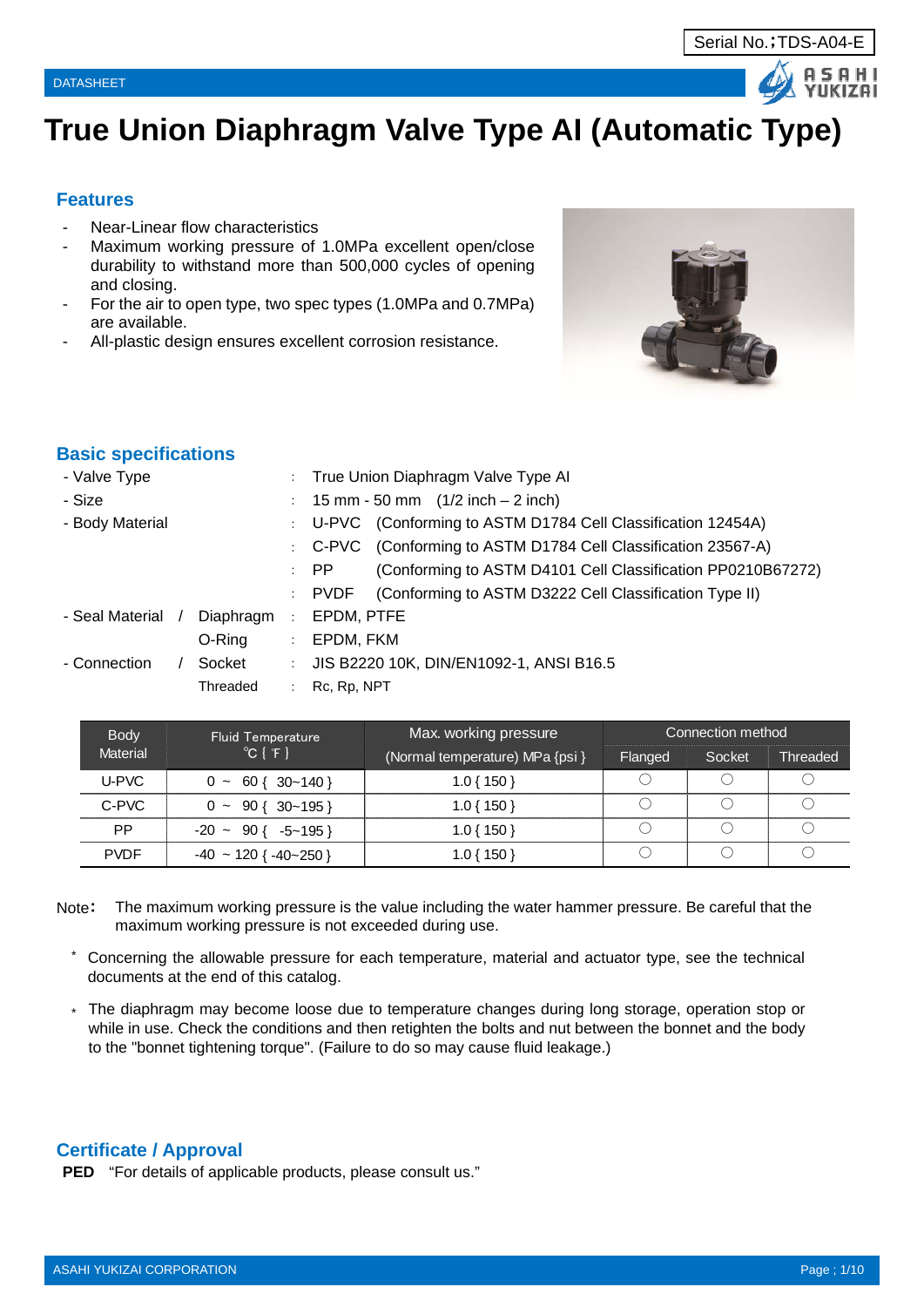

## **Working pressure vs. Temperature**



Note : Make sure that the temperature and pressure are within the working range during operation. (If the tolerance range is exceeded during use, the valve may be damaged.)



(ENSAT FITTING MOUNTING HOLE)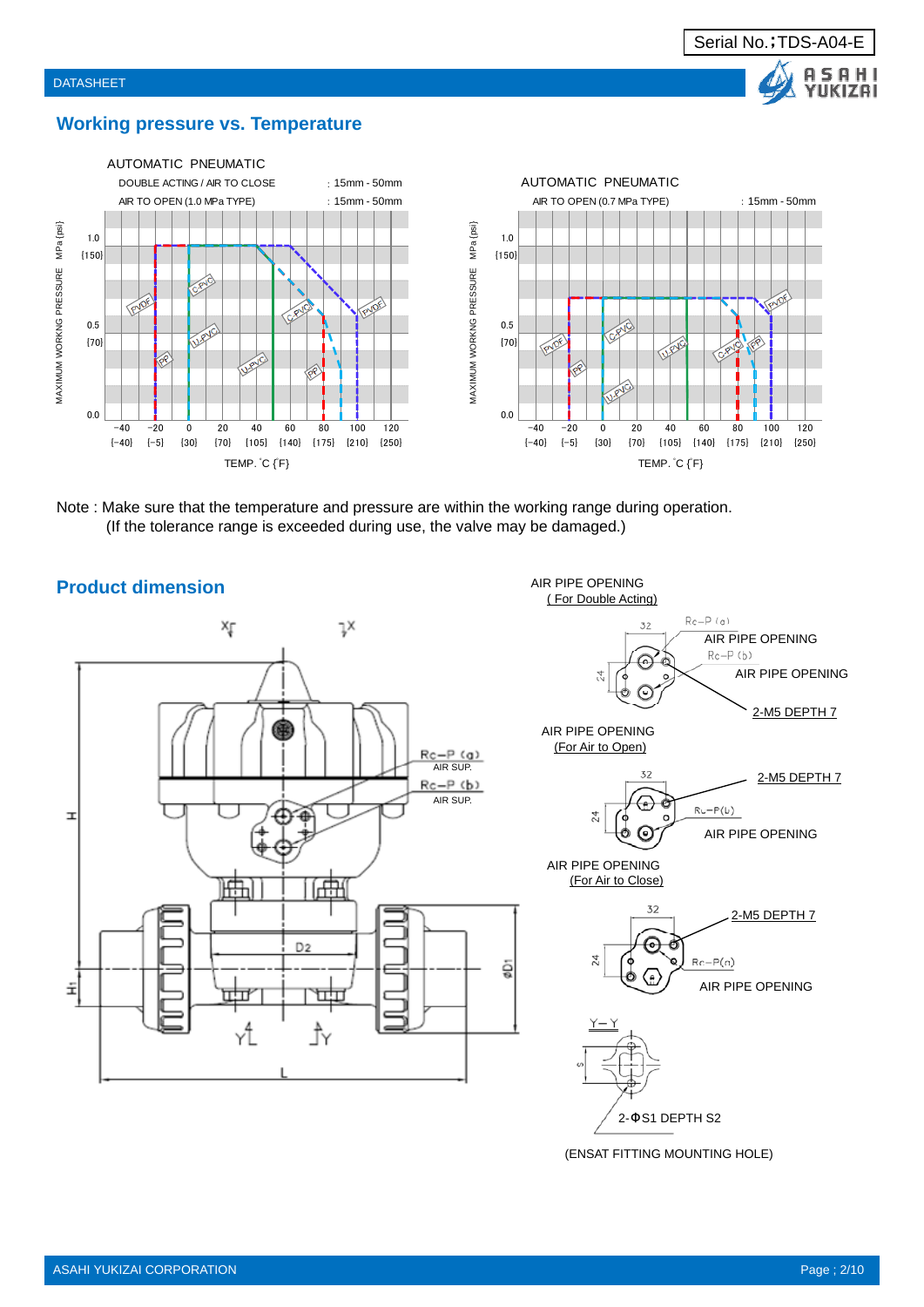



**JIS** 

г

SIZE 15 – 32 mm<br>SIZE 40, 50 mm









## ■ JIS, DIN (Unit: mm)

|               | $\blacksquare$ $\cup$ $\cup$ , $\cup$ $\blacksquare$ $\cup$ $\blacksquare$ |       |     |                      |             |       |               |              |    |                |       |     |               | <b>ALC: YES</b>   |             |
|---------------|----------------------------------------------------------------------------|-------|-----|----------------------|-------------|-------|---------------|--------------|----|----------------|-------|-----|---------------|-------------------|-------------|
|               |                                                                            |       |     | Н                    |             |       | $A_3$         |              |    |                |       |     | <b>SOCKET</b> | <b>THREADED</b>   |             |
| <sub>mm</sub> | D <sub>2</sub>                                                             | $D_3$ | E   | <b>DOUBLE ACTING</b> | AIR TO OPEN | $H_1$ | <b>DOUBLE</b> | AIR TO OPEN  | S  | S <sub>1</sub> | $S_2$ | P   |               |                   |             |
|               |                                                                            |       |     | AIR TO OPEN(0.7MPa)  | (1.0MPa)    |       | <b>ACTING</b> | AIR TO CLOSE |    |                |       |     | U-PVC         | U-PVC<br>$C$ -PVC | <b>PP</b>   |
|               |                                                                            |       |     | AIR TO CLOSE         |             |       |               |              |    |                |       |     | C-PVC         |                   | <b>PVDF</b> |
| 15            | 54X66                                                                      | 91    | 94  | 145                  | 145         | 19.5  | 55            | 67           | 25 | ⇁              | 13    | 1/4 | 134           | 128               | 128         |
| 20            | 60X74                                                                      | 91    | 94  | 153                  | 153         | 17.5  | 55            | 67           | 25 | ⇁              | 13    | 1/4 | 156           | 148               | 148         |
| 25            | 67X80                                                                      | 100   | 102 | 161                  | 161         | 18.5  | 60            | 72           | 25 | ⇁              | 13    | 1/4 | 186           | 172               | 172         |
| 32            | 67X80                                                                      | 100   | 102 | 165                  | 165         | 22.5  | 60            | 72           | 25 | ⇁              | 13    | 1/4 | 200           | 188               | 188         |
| 40            | 108X108                                                                    | 184   | 154 | 238                  | 238         | 27.5  | 85            | 97           | 45 | 9              | 15    | 1/4 | 271           | 245               | 245         |
| 50            | 123X123                                                                    | 184   | 154 | 254                  | 278         | 36    | 85            | 97           | 45 | 9              | 15    | 1/4 | 303           | 281               | 278         |

|                | <b>DIN</b>                                        |                |                   |                |                   |     |             |  |  |  |  |  |  |
|----------------|---------------------------------------------------|----------------|-------------------|----------------|-------------------|-----|-------------|--|--|--|--|--|--|
|                | <b>SOCKET</b><br><b>THREADED</b><br><b>SPIGOT</b> |                |                   |                |                   |     |             |  |  |  |  |  |  |
|                |                                                   |                |                   |                |                   |     |             |  |  |  |  |  |  |
| U-PVC<br>C-PVC | PP<br><b>PVDF</b>                                 | U-PVC<br>C-PVC | PP<br><b>PVDF</b> | U-PVC<br>C-PVC | PP<br><b>PVDF</b> | PP  | <b>PVDF</b> |  |  |  |  |  |  |
| 128            | 125                                               | 128            | 128               | 150            | 150               | 2.5 | 1.9         |  |  |  |  |  |  |
| 147            | 141                                               | 148            | 148               | 172            | 172               | 2.7 | 1.9         |  |  |  |  |  |  |
| 172            | 164                                               | 172            | 172               | 195            | 195               | 3.0 | 2.4         |  |  |  |  |  |  |
| 188            | 177                                               | 188            | 188               | 212            | 212               | 3.7 | 2.4         |  |  |  |  |  |  |
| 246            | 231                                               | 245            | 245               | 276            | 276               | 4.6 | 3.0         |  |  |  |  |  |  |
| 294            | 274                                               | 281            | 278               | 308            | 307               | 5.8 | 3.0         |  |  |  |  |  |  |

|      |    | ANSI (Unit: inch) |                |       |      |                                                      |                         |      |                                |                             |      |                |                |     | <b>ANSI</b>    |                   |                |                   |  |
|------|----|-------------------|----------------|-------|------|------------------------------------------------------|-------------------------|------|--------------------------------|-----------------------------|------|----------------|----------------|-----|----------------|-------------------|----------------|-------------------|--|
|      |    |                   |                |       |      | н                                                    |                         |      |                                | $A_3$                       |      |                |                |     | <b>SOCKET</b>  |                   |                | THREADED          |  |
| inch | mm | D <sub>1</sub>    | D <sub>2</sub> | $D_3$ | F    | DOUBLE ACTING<br>AIR TO OPEN(0.7MPa)<br>AIR TO CLOSE | AIR TO OPEN<br>(1.0MPa) | Н,   | <b>DOUBLE</b><br><b>ACTING</b> | AIR TO OPEN<br>AIR TO CLOSE | S    | S <sub>1</sub> | S <sub>2</sub> | P   | U-PVC<br>C-PVC | PP<br><b>PVDF</b> | U-PVC<br>C-PVC | PP<br><b>PVDF</b> |  |
| 1/2  | 15 | 1.89              | 2.13X2.60      | 3.58  | 3.70 | 5.71                                                 | 5.71                    | 0.77 | 2.17                           | 2.64                        | 0.98 | 0.28           | 0.51           | 1/4 | 5.47           | 5.43              | 5.04           | 5.04              |  |
| 3/4  | 20 | 2.36              | 2.36X2.91      | 3.58  | 3.70 | 6.02                                                 | 6.02                    | 0.69 | 2.17                           | 2.64                        | 0.98 | 0.28           | 0.51           | 1/4 | 6.18           | 6.09              | 5.83           | 5.83              |  |
|      | 25 | 2.76              | 2.64X3.15      | 3.94  | 4.02 | 6.34                                                 | 6.34                    | 0.73 | 2.36                           | 2.83                        | 0.98 | 0.28           | 0.51           | 1/4 | 7.32           | 7.24              | 6.77           | 6.77              |  |
| 11/4 | 32 | 3.23              | 2.64X3.15      | 3.94  | 4.02 | 6.50                                                 | 6.50                    | 0.89 | 2.36                           | 2.83                        | 0.98 | 0.28           | 0.51           | 1/4 | 7.95           | 7.80              | 7.40           | 7.40              |  |
| 11/2 | 40 | 3.94              | 4.25X4.25      | 7.24  | 6.06 | 9.37                                                 | 9.37                    | 1.08 | 3.35                           | 3.82                        | 1.77 | 0.35           | 0.59           | 1/4 | 10.47          | 10.28             | 9.65           | 9.65              |  |
|      | 50 | 4.17              | 4.84X4.84      | 7.24  | 6.06 | 10.00                                                | 10.94                   | 1.42 | 3.35                           | 3.82                        | 1.77 | 0.35           | 0.59           | 1/4 | 11.54          | 11.54             | 11.06          | 10.95             |  |

#### ACTUATOR SELECTION CHART

|                                 |                      | <b>ACTUATOR TYPE</b> |                    |                  |              |  |  |  |  |  |  |  |  |
|---------------------------------|----------------------|----------------------|--------------------|------------------|--------------|--|--|--|--|--|--|--|--|
|                                 | <b>DOUBLE ACTING</b> | AIR TO OPEN          | <b>AIR TO OPEN</b> | AIR TO OPEN      | AIR TO CLOSE |  |  |  |  |  |  |  |  |
| <b>SIZE</b>                     |                      | $(0.7MPa$ TYPE)      | (1.0MPa TYPE)      | (1.0MPa TYPE)    |              |  |  |  |  |  |  |  |  |
|                                 |                      | <b>DIAPHRAGM</b>     | <b>PTFE</b>        | <b>EPDM</b>      |              |  |  |  |  |  |  |  |  |
|                                 |                      | <b>COMMON</b>        | <b>DIAPHRAGM</b>   | <b>DIAPHRAGM</b> |              |  |  |  |  |  |  |  |  |
| $1/2$ inch)<br>15mm (           | AI-1DA               | AI-1AO               | AI-1AO-P           | AI-1AO-E         | AI-1AS       |  |  |  |  |  |  |  |  |
| $3/4$ inch)<br>20mm (           | AI-2DA               | AI-2AO               | AI-2AO-P           | AI-2AO-E         | AI-2AS       |  |  |  |  |  |  |  |  |
| 1inch)<br>25mm (                | AI-3DA               | AI-3AO               |                    | AI-3AO-E         | AI-3AS       |  |  |  |  |  |  |  |  |
| $1/4$ inch)<br>$32mm$ $($<br>1. |                      |                      | AI-3AO-P           |                  |              |  |  |  |  |  |  |  |  |
| $11/2$ inch)<br>40mm (          | AI-4DA               | AI-4AO               | AI-4AO-P           | AI-4AO-E         | AI-4AS       |  |  |  |  |  |  |  |  |
| 50mm (<br>2inch)                | AI-5DA               | AI-5AO               | AI-5AO-P           | AI-5AO-E         | AI-5AS       |  |  |  |  |  |  |  |  |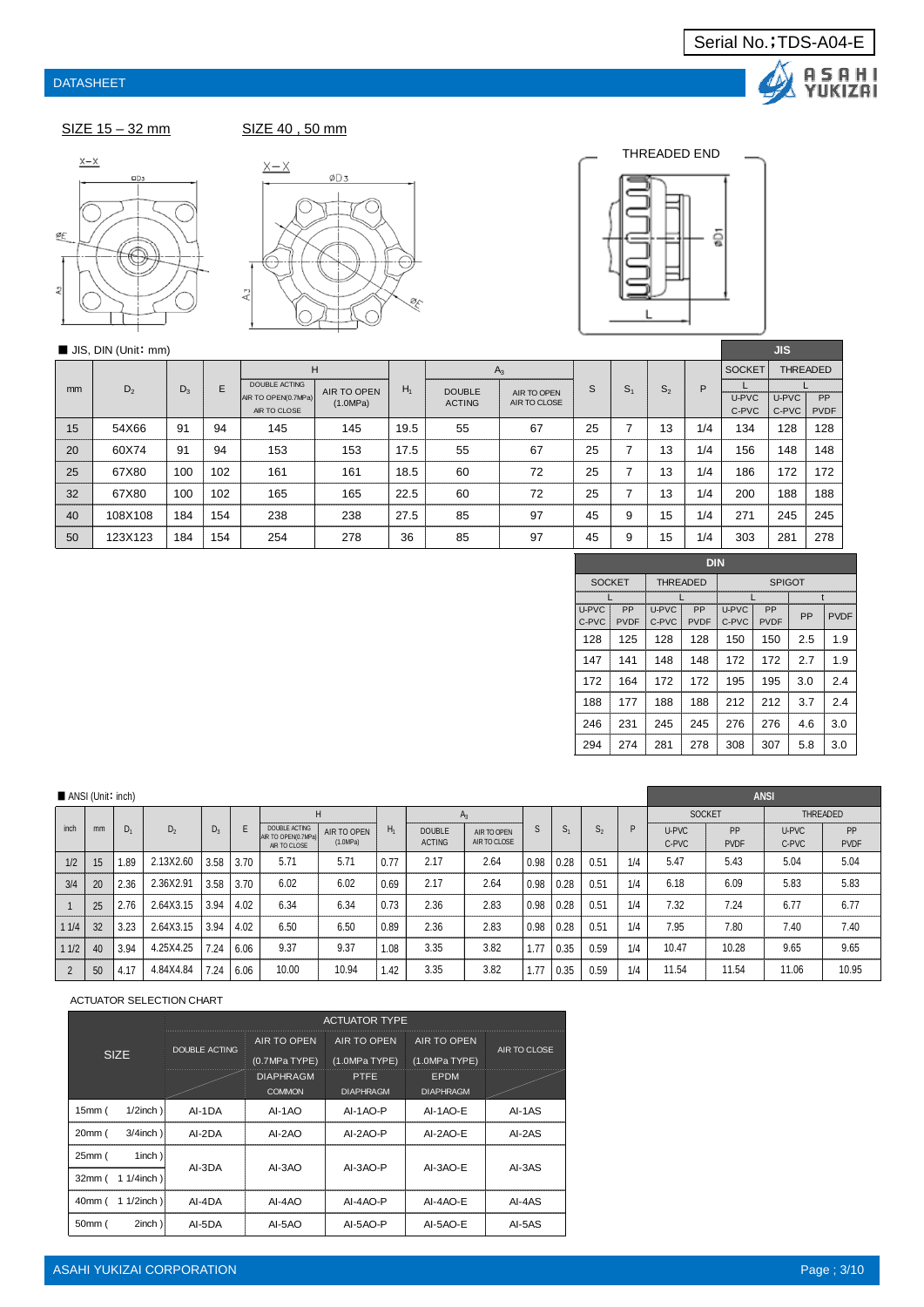

## **Parts list**

AUTOMATIC [PNEUMATIC] DOUBLE ACTING: SIZE 15 - 32 mm





#### In case material of diaphragm is PTFE

| PART NO./NAME                    | QTY | <b>MATERIAL</b>         |    | PART NO./NAME                     | <b>QTY</b> | <b>MATERIAL</b>         |    | PART NO./NAME                            | <b>QTY</b> | <b>MATERIAL</b>          |
|----------------------------------|-----|-------------------------|----|-----------------------------------|------------|-------------------------|----|------------------------------------------|------------|--------------------------|
| BODY                             |     |                         | 31 | INDICATOR ROD                     |            | <b>ISTAINLESS STEEL</b> |    | 43 O-RING (No.43)                        |            | <b>NBR</b>               |
| 25s END CONNECTOR (SOCKET END)   |     | PVC, C-PVC, PP, PVDF    |    | 34 CYLINDER BODY                  |            | <b>PPG</b>              |    | 44 O-RING (No.44)                        |            | $1$ NBR                  |
| 25t END CONNECTOR (THREADED END) |     |                         |    | 35 CYLINDER COVER                 |            | <b>PPG</b>              |    | 45   O-RING (No.45)                      |            | <b>NBR</b>               |
| 26 UNION NUT                     |     |                         |    | 36 PISTON                         |            | <b>PPG</b>              |    | 46   O-RING (No.46)                      |            | $1$ NBR                  |
| <b>DIAPHRAGM</b>                 |     | EPDM, PTFE, Others      |    | 37 ISTEM FOR PNEUMATIC ACTUATOR   |            | <b>COPPER ALLOY</b>     |    | 47   O-RING (No.47)                      |            | <b>INBR</b>              |
| 3a   INSERTED METAL OF DIAPHRAGM |     | <b>ISTAINLESS STEEL</b> |    | 38   WASHER ( No.38 )             |            | 2 STAINLESS STEEL       |    | 50 INSERTED METAL OF CYLINDER COVER      |            | 1 STAINLESS STEEL        |
| 4 CUSHION                        |     | <b>EPDM</b>             |    | 39 HEXAGON SOCKET HEAD CAP SCREWS |            | <b>ISTAINLESS STEEL</b> | 51 | <b>ISTOPPER FOR PNEUMATIC ACTUATOR</b>   |            | <b>ISTAINLESS STEEL</b>  |
|                                  |     | Used for PTFE Diaphragm |    | 39n NUT (No.39)                   |            | <b>STAINLESS STEEL</b>  |    | 52 NUT (No.52)                           |            | <b>STAINLESS STEEL</b>   |
| 6 COMPRESSOR                     |     | PVDF                    |    | 40 BOLT (No.40)                   |            | <b>ISTAINLESS STEEL</b> |    | 53 INSERTED METAL OF CYLINDER BODY       |            | 2 STAINLESS STEEL        |
| <b>JOINT</b>                     |     | <b>STAINLESS STEEL</b>  |    | 40w WASHER (No.40)                |            | 8 STAINLESS STEEL       |    | 54 CAP FOR HEXAGON SOCKET HEAD CAP SCREW |            | 4 PVC                    |
| 11 GAUGE COVER                   |     | PC                      |    | 40n NUT (No.40)                   |            | <b>ISTAINLESS STEEL</b> |    | 55 CAP                                   |            | 4 EPDM<br>Blue           |
| 14 <b>O-RING</b> (No.14)         |     | EPDM                    |    | 41 SPRING WASHER                  |            | <b>ISTAINLESS STEEL</b> |    | 25r RING FOR END CONNECTOR               |            | 2   Used for C-PVC Body. |
| 27   O-RING (No.27)              |     | 2 EPDM, Others          |    | 42   NUT (No.42)                  |            | <b>ISTAINLESS STEEL</b> |    | (THREADED END)                           |            | Threaded End: 15mm-25mm  |

 $(25t)(25r)$ 

AUTOMATIC [PNEUMATIC] DOUBLE ACTING: SIZE 40,50 mm







In case material of Diaphragm is PTFE





| PART NO./NAME                  | <b>QTY</b> | <b>MATERIAL</b>         | PART NO./NAME                  | <b>QTY</b> | <b>MATERIAL</b>         | PART NO./NAME                       | <b>QTY</b> | <b>MATERIAL</b>        |
|--------------------------------|------------|-------------------------|--------------------------------|------------|-------------------------|-------------------------------------|------------|------------------------|
| BODY                           |            |                         | 27 O-RING (No.27)              |            | EPDM, Others (          | 43 <b>O-RING</b> (No.43)            |            | <b>NBR</b>             |
| 25s END CONNECTOR              |            |                         | 31 INDICATOR ROD               |            | <b>STAINLESS STEEL</b>  | 44 O-RING (No.44)                   |            | <b>NBR</b>             |
| (SOCKET END)                   |            | PVC, C-PVC, PP, PVDF    | 34 CYLINDER BODY               |            | <b>IPPG</b>             | 45 O-RING (No.45)                   |            | <b>NBR</b>             |
| 25t IEND CONNECTOR             |            |                         | 35 CYLINDER COVER              |            | <b>IPPG</b>             | 46 O-RING (No.46)                   |            | <b>NBR</b>             |
| (THREADED END)                 |            |                         | 36 PISTON                      |            | <b>IPPG</b>             | 47 <b>O-RING</b> (No.47)            |            | <b>NBR</b>             |
| 26 JUNION NUT                  |            |                         | 37 STEM FOR PNEUMATIC ACTUATOR |            | <b>COPPER ALLOY</b>     | 50 INSERTED METAL OF CYLINDER COVER |            | <b>STAINLESS STEEL</b> |
| <b>DIAPHRAGM</b>               |            | EPDM, PTFE, Others      | 38   WASHER ( No.38 )          |            | <b>STAINLESS STEEL</b>  | 51 STOPPER FOR PNEUMATIC ACTUATOR   |            | <b>STAINLESS STEEL</b> |
| 3a INSERTED METAL OF DIAPHRAGM |            | <b>ISTAINLESS STEEL</b> | 39 BOLT (No.39)                |            | 6 STAINLESS STEEL       | 52 NUT (No.52)                      |            | <b>STAINLESS STEEL</b> |
| <b>CUSHION</b>                 |            | <b>IEPDM</b>            | 39n NUT (No.39)                |            | 6 STAINLESS STEEL       | 53 IINSERTED METAL OF CYLINDER BODY |            | 2 STAINLESS STEEL      |
|                                |            | Used for PTFE Diaphragm | 40   BOLT (No.40)              |            | 4 STAINLESS STEEL       | 54 CAP FOR HEXAGON SOCKET           |            | 6 PVC                  |
| 6 COMPRESSOR                   |            | <b>IPVDF</b>            | 40w WASHER (No.40)             | 8          | <b>STAINLESS STEEL</b>  | <b>HEAD CAP SCREWS</b>              |            |                        |
| <b>JOINT</b>                   |            | <b>ISTAINLESS STEEL</b> | 40n NUT (No.40)                |            | 4 STAINLESS STEEL       | 55 CAP                              |            | 6 EPDM Blue            |
| 11 GAUGE COVER                 |            | <b>IPC</b>              | <b>ISPRING WASHER</b>          |            | <b>ISTAINLESS STEEL</b> |                                     |            |                        |
| 14 <b>O-RING</b> (No.14)       |            | EPDM                    | 42 NUT (No.42)                 |            | <b>STAINLESS STEEL</b>  |                                     |            |                        |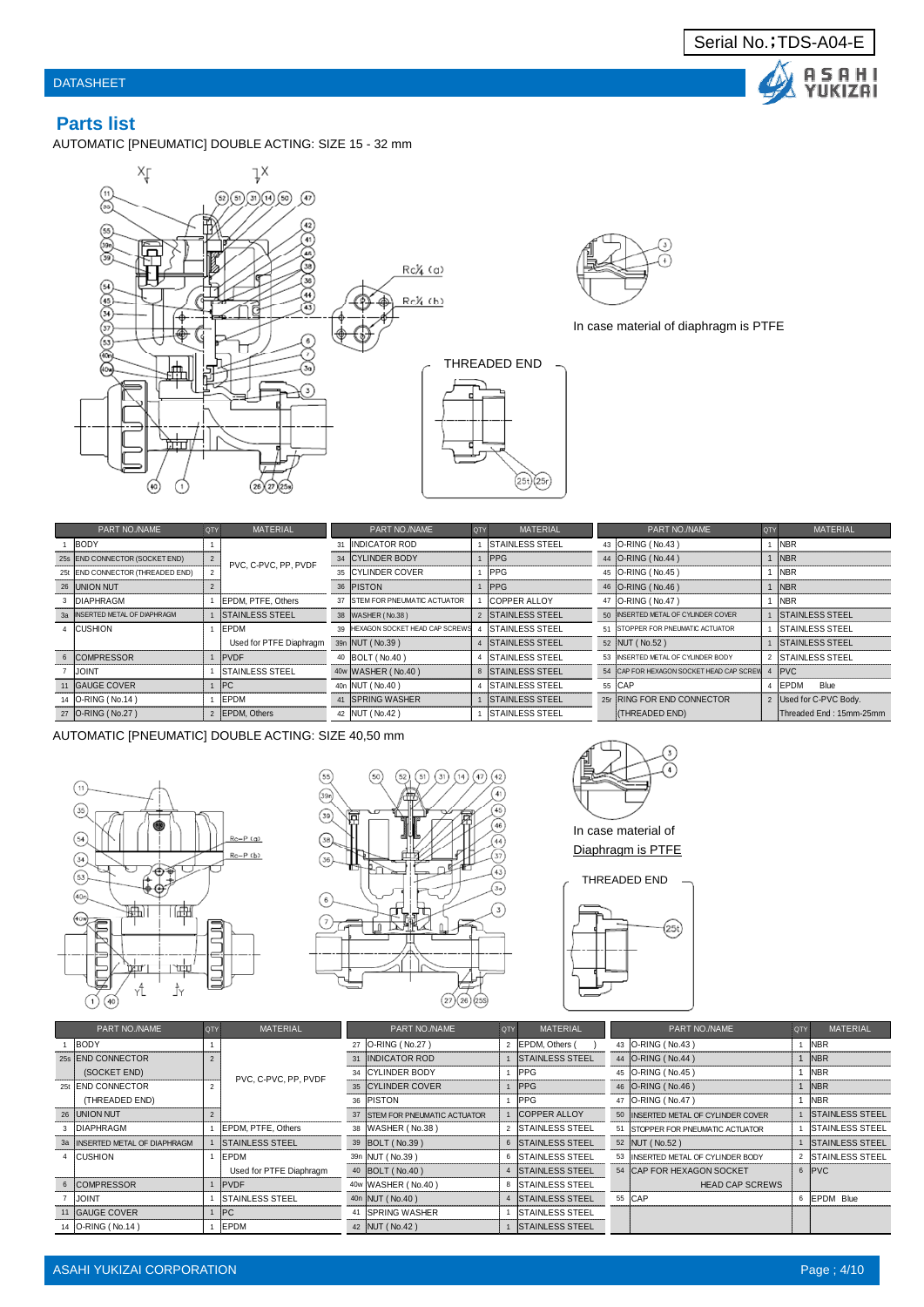A S A H I<br>YUKIZAI

#### AUTOMATIC [PNEUMATIC] AIR TO OPEN: SIZE 15 - 32 mm [PN0.7, PN1.0]





In case material of Diaphragm is PTFE

# THREADED END  $(25t)(25r)$

| PART NO./NAME                    | <b>QTY</b>     | <b>MATERIAL</b>                | PART NO./NAME                  | QTY | <b>MATERIAL</b>          | PART NO./NAME              | <b>QTY</b>     | <b>MATERIAL</b>         |
|----------------------------------|----------------|--------------------------------|--------------------------------|-----|--------------------------|----------------------------|----------------|-------------------------|
| <b>BODY</b>                      |                |                                | 36 PISTON                      |     | <b>PPG</b>               | 49 SPRING UNIT             |                | <b>ISWOSC-V</b> etc     |
| 25s END CONNECTOR (SOCKET END)   | $\overline{2}$ | PVC, C-PVC, PP, PVDF           | 37 STEM FOR PNEUMATIC ACTUATOR |     | <b>COPPER ALLOY</b>      | 50 INSERTED METAL          |                | <b>ISTAINLESS STEEL</b> |
| 25t END CONNECTOR (THREADED END) |                |                                | 38 WASHER (No.38)              |     | 2 STAINLESS STEEL        | OF CYLINDER COVER          |                |                         |
| 26 UNION NUT                     |                |                                | 39 HEXAGON SOCKET              |     | 4 STAINLESS STEEL        | 51 STOPPER FOR             |                | <b>ISTAINLESS STEEL</b> |
| <b>DIAPHRAGM</b>                 |                | EPDM, PTFE, Others             | <b>HEAD CAP SCREWS</b>         |     |                          | PNEUMATIC ACTUATOR         |                |                         |
| 3a INSERTED METAL OF DIAPHRAGM   |                | <b>ISTAINLESS STEEL</b>        | 39n NUT (No.39)                |     | 4 <b>STAINLESS STEEL</b> | 52   NUT (No.52)           |                | <b>ISTAINLESS STEEL</b> |
| <b>ICUSHION</b>                  |                | EPDM                           | 40   BOLT (No.40)              |     | 4 STAINLESS STEEL        | 53 IINSERTED METAL         | $\mathfrak{p}$ | <b>ISTAINLESS STEEL</b> |
|                                  |                | Used for PTFE Diaphragm        | 40w WASHER (No.40)             |     | 8 STAINLESS STEEL        | OF CYLINDER BODY           |                |                         |
| 6 COMPRESSOR                     |                | <b>PVDF</b>                    | 40n NUT (No.40)                |     | 4 STAINLESS STEEL        | 54 CAP FOR HEXAGON SOCKET  | $\overline{4}$ | PVC                     |
| <b>JOINT</b>                     |                | <b>STAINLESS STEEL</b>         | 41 SPRING WASHER               |     | <b>STAINLESS STEEL</b>   | <b>HEAD CAP SCREWS</b>     |                |                         |
| 11 GAUGE COVER                   |                | PC                             | 42 NUT (No.42)                 |     | <b>STAINLESS STEEL</b>   | 55 CAP                     | $\Delta$       | <b>EPDM</b>             |
| 14 <b>O-RING</b> ( No.14 )       |                | <b>EPDM</b>                    | 43 <b>O-RING</b> ( No.43 )     |     | <b>INBR</b>              |                            |                | PN0.7:Red PN1.0:Blue    |
| 27 <b>O-RING</b> (No.27)         |                | 2 EPDM, Others                 | 44 <b>O-RING</b> (No.44)       |     | <b>INBR</b>              | 56 NIPPLE                  |                | <b>ICOPPER ALLOY</b>    |
| <b>IINDICATOR ROD</b>            |                | <b><i>ISTAINLESS STEEL</i></b> | 45 <b>O-RING</b> (No.45)       |     | <b>INBR</b>              | 25r RING FOR END CONNECTOR |                | <b>ISTAINLESS STEEL</b> |
| 34 CYLINDER BODY                 |                | <b>PPG</b>                     | 46 <b>O-RING</b> (No.46)       |     | <b>INBR</b>              | (THREADED END)             |                | Used for C-PVC Body.    |
| 35 CYLINDER COVER                |                | <b>IPPG</b>                    | 47   O-RING (No.47)            |     | <b>INBR</b>              |                            |                | Threaded End: 15mm-25mm |

AUTOMATIC [PNEUMATIC] AIR TO OPEN: SIZE 40,50 mm [PN0.7, PN1.0]







In case material of Diaphragm is PTFE

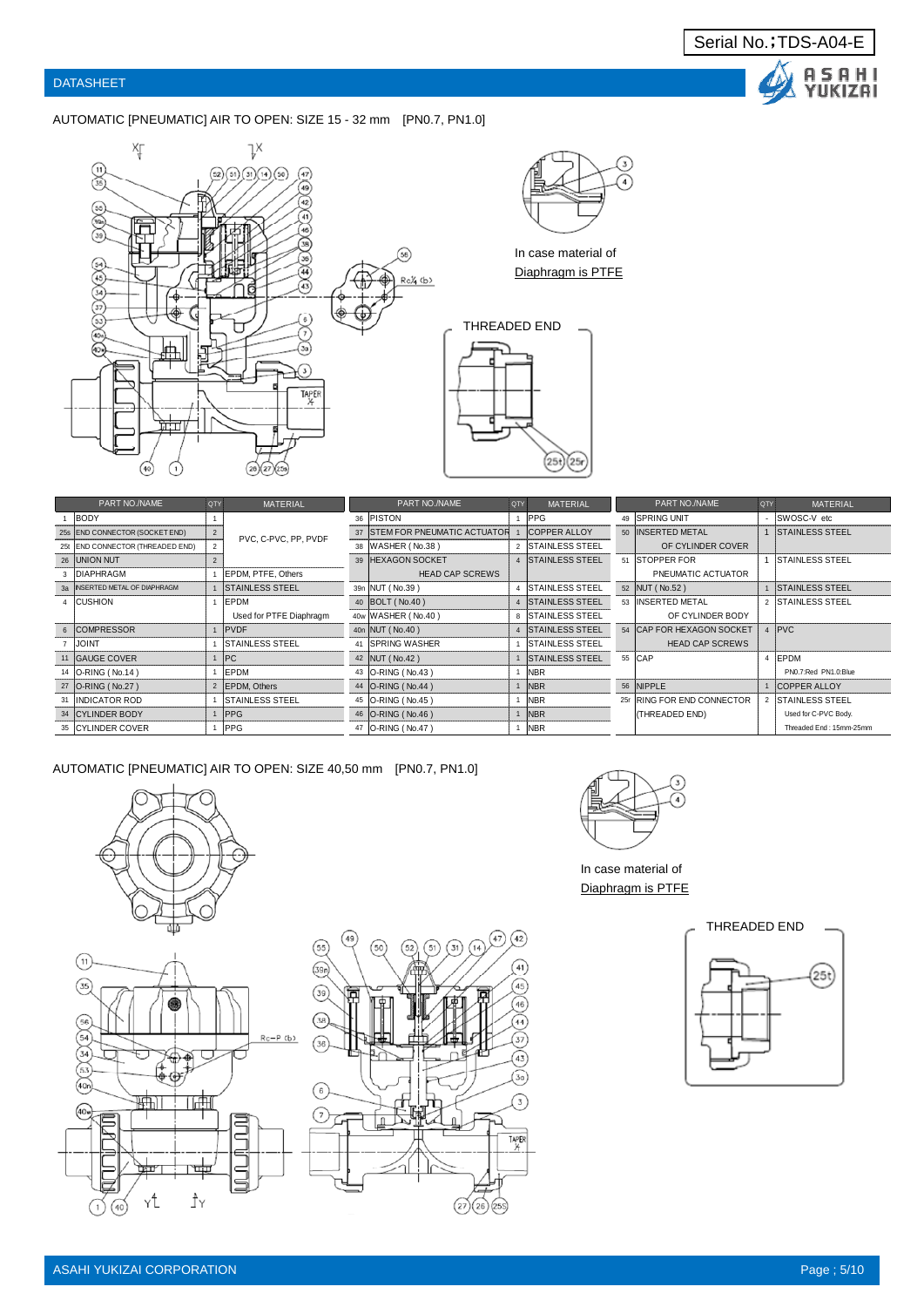#### DATASHEET

#### QTY| MATERIAL | PART NO./NAME |QTY| MATERIAL | PART NO./NAME |QTY| MATERIAL 1 BODY 1 | 1 | 34 | CYLINDER BODY | 1 | PPG 45 | O-RING ( No.45 ) | 1 | NBR 25s END CONNECTOR (SOCKET END) 2 BVC C BVC BB VIDE 35 CYLINDER COVER 1 PPG 46 O-RING ( No.46 ) 1 NBR 25t END CONNECTOR (THREADED END) 2<br>
2 37 STEM FOR PNEUMATIC ACTUATOR 1 COPPER ALLOY 49 SPRING UNIT 2 37 STEM FOR PNEUMATIC ACTUATOR 1 COPPER ALLOY 49 SPRING UNIT - SWOSC-V etc. 3 DIAPHRAGM 1 EPDM, PTFE, Others 38 WASHER ( No.38 ) 2 STAINLESS STEEL 2 (PN1.0):SWOSC-B et 3a INSERTED METAL OF DIAPHRAGM 1 STAINLESS STEEL 39 BOLT ( No.39 ) 6 STAINLESS STEEL 50 INSERTED METAL OF CYLINDER COVER 1 STAINLESS STEEL 4 CUSHION 1 EPDM Used for PTFE Diaphragm 39n NUT ( No.39 ) 6 STAINLESS STEEL 51 STOPPER FOR PNEUMATIC ACTUATOR 1 STAINLESS STEEL 6 COMPRESSOR 1 PVDF 4 STAINLESS STEEL 52 NUT ( No.52 ) 1 STAINLESS STEEL 4 STAINLESS STEEL 52 NUT ( No.52 ) 1 STAINLESS STEEL 7 JOINT 1 STAINLESS STEEL 40w WASHER ( No.40 ) 8 STAINLESS STEEL 53 INSERTED METAL OF CYLINDER BODY 2 STAINLESS STEEL 11 GAUGE COVER 1 PC 40n NUT ( No.40 ) 4 STAINLESS STEEL 54 CAP FOR HEXAGON SOCKET 6 PVC 14 O-RING ( No.14 ) 1 | EPDM 41 SPRING WASHER 1 STAINLESS STEEL HEAD CAP SCREWS 27 O-RING ( No.27 ) 2 EPDM, Others 42 NUT ( No.42 ) 1 STAINLESS STEEL 55 CAP 6 EPDM 31 INDICATOR ROD 1 STAINLESS STEEL 43 O-RING ( No.43 ) 1 NBR PN0.7:Red PN1.0:Blue 44 O-RING (No.44) 1 NBR 56 NIPPLE 1 COPPER ALLOY PART NO./NAME and a material part no material part no material part no material PVC, C-PVC, PP, PVDF

#### AUTOMATIC [PNEUMATIC] AIR TO CLOSE: SIZE 15 - 32 mm





Serial No.;TDS-A04-E

Δ

**ASAHI** YUKIZAI

In case material of Diaphragm is PTFE

THREADED END



| PART NO./NAME                  | QTY | <b>MATERIAL</b>         | PART NO./NAME                       | QTY            | <b>MATERIAL</b>         |    | PART NO./NAME                          | <b>QTY</b> | <b>MATERIAL</b>         |
|--------------------------------|-----|-------------------------|-------------------------------------|----------------|-------------------------|----|----------------------------------------|------------|-------------------------|
| <b>BODY</b>                    |     |                         | <b>INDICATOR ROD</b>                |                | <b>ISTAINLESS STEEL</b> |    | 45 <b>O-RING</b> (No.45)               |            | <b>INBR</b>             |
| 25s END CONNECTOR              |     |                         | <b>CYLINDER BODY</b>                |                | <b>PPG</b>              |    | 46   O-RING (No.46)                    |            | <b>NBR</b>              |
| (SOCKET END)                   |     | PVC, C-PVC, PP, PVDF    | 35 CYLINDER COVER                   |                | <b>PPG</b>              |    | 47   O-RING (No.47)                    |            | <b>NBR</b>              |
| 25t <b>END CONNECTOR</b>       |     |                         | 36 PISTON                           |                | <b>PPG</b>              |    | 48 SPRING                              |            | SPRING STEEL (SWOSM-    |
| (THREADED END)                 |     |                         | <b>ISTEM FOR PNEUMATIC ACTUATOR</b> |                | <b>COPPER ALLOY</b>     |    | 50 INSERTED METAL OF CYLINDER COVER    |            | <b>STAINLESS STEEL</b>  |
| 26 UNION NUT                   |     |                         | 38   WASHER (No.38)                 |                | 2 ISTAINLESS STEEL      | 51 | <b>ISTOPPER FOR PNEUMATIC ACTUATOR</b> |            | <b>STAINLESS STEEL</b>  |
| <b>DIAPHRAGM</b>               |     | EPDM, PTFE, Others      | 39 HEXAGON SOCKET                   |                | <b>ISTAINLESS STEEL</b> |    | 52 NUT (No.52)                         |            | <b>STAINLESS STEEL</b>  |
| 3a INSERTED METAL OF DIAPHRAGM |     | <b>STAINLESS STEEL</b>  | <b>HEAD CAP SCREWS</b>              |                |                         |    | 53 INSERTED METAL OF CYLINDER BOD      |            | <b>STAINLESS STEEL</b>  |
| <b>CUSHION</b>                 |     | EPDM                    | 39n   NUT (No.39)                   |                | 4 ISTAINLESS STEEL      |    | 54 ICAP FOR HEXAGON SOCKET             |            | 4 PVC                   |
|                                |     | Used for PTFE Diaphragm | 40 BOLT (No.40)                     | $\overline{4}$ | <b>STAINLESS STEEL</b>  |    | <b>HEAD CAP SCREWS</b>                 |            |                         |
| 6 COMPRESSOR                   |     | <b>IPVDF</b>            | 40w   WASHER ( No.40 )              |                | 8 STAINLESS STEEL       |    | 55 CAP                                 |            | 4 EPDM                  |
| <b>JOINT</b>                   |     | <b>STAINLESS STEEL</b>  | 40n   NUT (No.40)                   |                | <b>ISTAINLESS STEEL</b> |    |                                        |            | PN0.7:Red PN1.0:Blue    |
| 11 GAUGE COVER                 |     | PC                      | 41 ISPRING WASHER                   |                | <b>STAINLESS STEEL</b>  |    | 56 NIPPLE                              |            | <b>COPPER ALLOY</b>     |
| 14   O-RING (No.14)            |     | EPDM                    | 42   NUT (No.42)                    |                | <b>STAINLESS STEEL</b>  |    | 25r RING FOR END CONNECTOR             |            | 2 STAINLESS STEEL       |
| 27 O-RING (No.27)              |     | 2 EPDM, Others          | 43   O-RING (No.43)                 |                | <b>INBR</b>             |    | (THREADED END)                         |            | Used for C-PVC Body.    |
|                                |     |                         | 44   O-RING (No.44)                 |                | NBR                     |    |                                        |            | Threaded End: 15mm-25mm |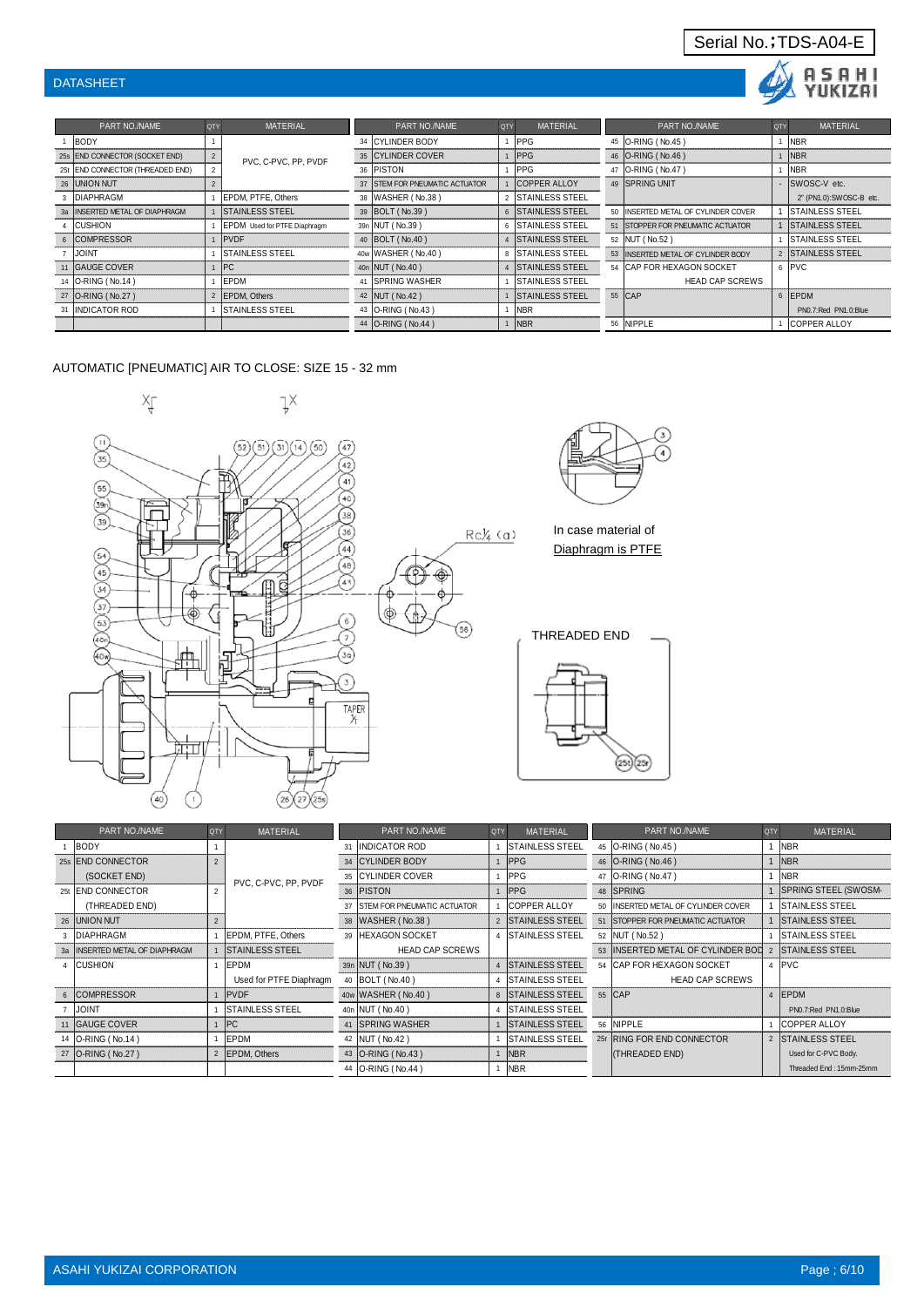



#### AUTOMATIC [PNEUMATIC] AIR TO CLOSE: SIZE 40,50 mm







In case material of Diaphragm is PTFE



| PART NO./NAME                    | QTY            | <b>MATERIAL</b>              | PART NO./NAME                   | <b>QTY</b> | <b>MATERIAL</b>           |    | PART NO./NAME                      | <b>QTY</b> | <b>MATERIAL</b>        |
|----------------------------------|----------------|------------------------------|---------------------------------|------------|---------------------------|----|------------------------------------|------------|------------------------|
| BODY                             |                |                              | 34 CYLINDER BODY                |            | <b>PPG</b>                |    | 44   O-RING (No.44)                |            | <b>NBR</b>             |
| 25s END CONNECTOR (SOCKET END)   | $\overline{2}$ | PVC, C-PVC, PP, PVDF         | 35 CYLINDER COVER               |            | <b>IPPG</b>               |    | 45 O-RING (No.45)                  |            | 1 NBR                  |
| 25t END CONNECTOR (THREADED END) |                |                              | 36 PISTON                       |            | <b>PPG</b>                |    | 46   O-RING (No.46)                |            | <b>NBR</b>             |
| 26 UNION NUT                     |                |                              | 37 ISTEM FOR PNEUMATIC ACTUATOR |            | <b>COPPER ALLOY</b>       |    | 47   O-RING (No.47)                |            | <b>NBR</b>             |
| 3 DIAPHRAGM                      |                | <b>IEPDM. PTFE. Others</b>   | 38   WASHER ( No.38 )           |            | 2 STAINLESS STEEL         | 48 | <b>ISPRING</b>                     |            | SPRING STEEL (SWOSM-B) |
| 3a INSERTED METAL OF DIAPHRAGM   |                | <b>ISTAINLESS STEEL</b>      | 39 BOLT (No.39)                 |            | 6 STAINLESS STEEL         |    | 50 INSERTED METAL OF CYLINDER COVE |            | <b>STAINLESS STEEL</b> |
| <b>CUSHION</b>                   |                | EPDM Used for PTFE Diaphragm | 39n NUT (No.39)                 | 6          | <b>STAINLESS STEEL</b>    |    | 51 ISTOPPER FOR PNEUMATIC ACTUATOR |            | <b>STAINLESS STEEL</b> |
| 6 COMPRESSOR                     |                | <b>PVDF</b>                  | 40 BOLT (No.40)                 |            | 4 STAINLESS STEEL         |    | 52 NUT (No.52)                     |            | 1 STAINLESS STEEL      |
| <b>JOINT</b>                     |                | <b>ISTAINLESS STEEL</b>      | 40w WASHER (No.40)              |            | 8 <b>ISTAINLESS STEEL</b> |    | 53 INSERTED METAL OF CYLINDER BODY |            | 2 STAINLESS STEEL      |
| 11 GAUGE COVER                   |                | IPC                          | 40n NUT (No.40)                 |            | <b>STAINLESS STEEL</b>    |    | 54 CAP FOR HEXAGON SOCKET          |            | 6 PVC                  |
| 14   O-RING (No.14)              |                | <b>LEPDM</b>                 | 41 ISPRING WASHER               |            | <b>STAINLESS STEEL</b>    |    | <b>HEAD CAP SCREWS</b>             |            |                        |
| 27 O-RING (No.27)                |                | 2 EPDM, Others               | 42   NUT (No.42)                |            | <b>STAINLESS STEEL</b>    |    | 55 CAP                             |            | 6 EPDM Blue            |
| <b>INDICATOR ROD</b>             |                | <b>ISTAINLESS STEEL</b>      | 43   O-RING (No.43)             |            | <b>INBR</b>               |    | 56 NIPPLE                          |            | <b>COPPER ALLOY</b>    |

Diaphragms except EPDM and PTFE are available in FKM, VIFLON®C (FKM-C), VIFLON®F (FKM-F), CPE, CSM, NBR and IIR when required. The shape and appearance of assembly differ a little with nominal size compared to this drawing.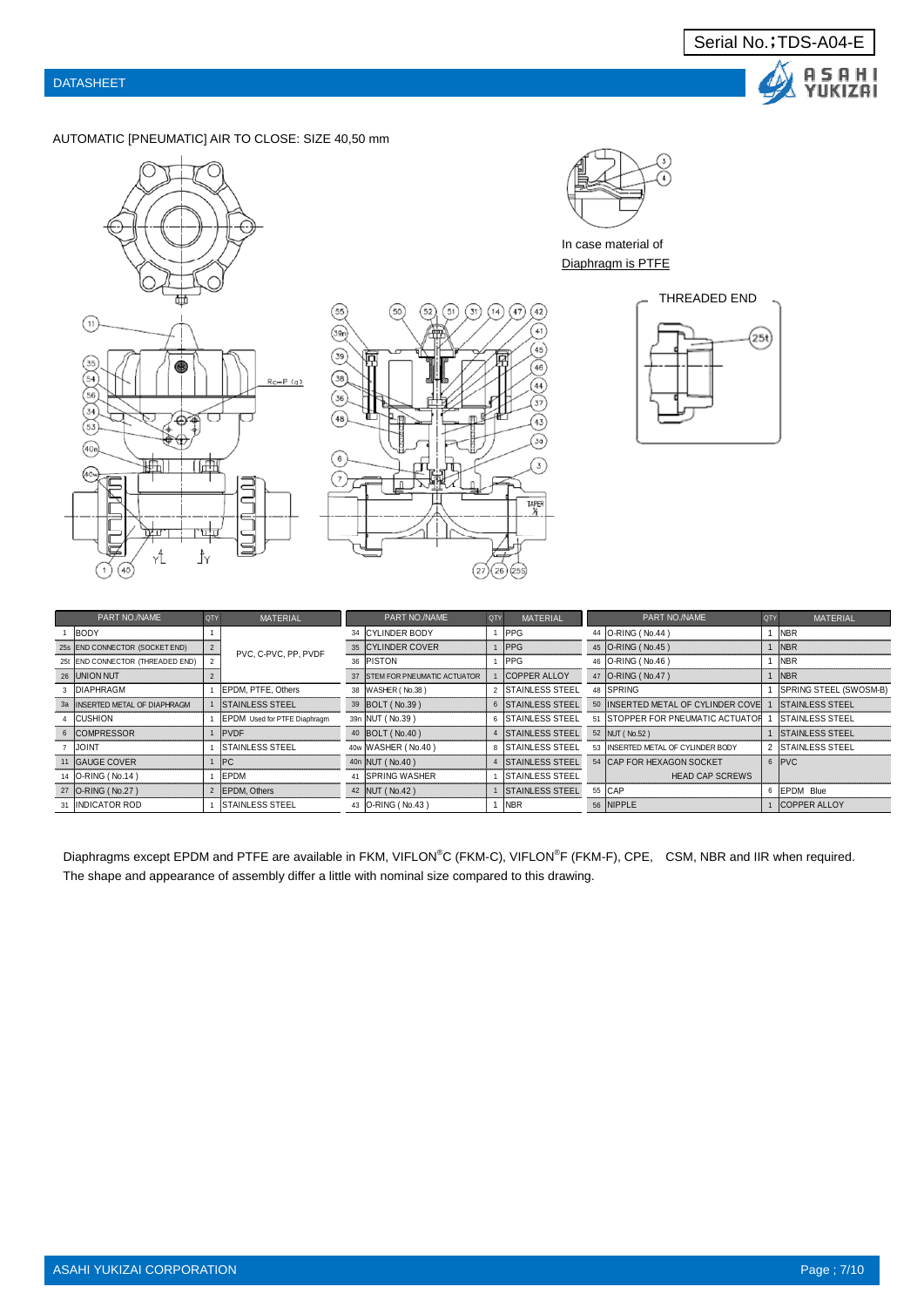ASAHI YUKIZAI CORPORATION Page ; 8/10

## **Compatible Actuator**

BASIC SPECIFICATIONS

DATASHEET

Has sufficient durability to withstand 500,000 cycles of opening/closing. Can be used in limited piping space.

All-plastic body ensures excellent corrosion resistance.

| DOUBLE ACTING             |        | <b>UNIT</b> |             |        |        |                          |
|---------------------------|--------|-------------|-------------|--------|--------|--------------------------|
|                           | AV-1DA | AV-2DA      | AV-3DA      | AV-4DA | AV-5DA |                          |
| <b>OPERATING PRESSURE</b> |        |             | $0.4 - 0.6$ |        |        | MPa                      |
| AIR CONSUMPTION           | 0.89   |             | 1.29        | 4.35   | 4.80   | NI/OPEN & CLOSE (0.4MPa) |
| AIR SUPPLY BORE           |        |             | Rc1/4       |        |        |                          |

| AIR TO OPEN            |          | <b>UNIT</b> |             |        |          |                          |
|------------------------|----------|-------------|-------------|--------|----------|--------------------------|
|                        | $AV-1AO$ | $AV-2AO$    | $AV-3AO$    | AV-4AO | $AV-5AO$ |                          |
| OPERATING PRESSURE     |          |             | $0.4 - 0.6$ |        |          | <b>MPa</b>               |
| <b>AIR CONSUMPTION</b> | 0.35     |             | 0.49        | 1.73   | 1.98     | NI/OPEN & CLOSE (0.4MPa) |
| AIR SUPPLY BORE        |          |             | Rc1/4       |        |          |                          |

| AIR TO CLOSE              |        | <b>UNIT</b> |        |        |        |                          |
|---------------------------|--------|-------------|--------|--------|--------|--------------------------|
|                           | AV-1AS | $AV-2AS$    | AV-3AS | AV-4AS | AV-5AS |                          |
| <b>OPERATING PRESSURE</b> |        | MPa         |        |        |        |                          |
| <b>AIR CONSUMPTION</b>    | 0.54   |             | 0.79   | 2.63   | 2.82   | NI/OPEN & CLOSE (0.4MPa) |
| <b>AIR SUPPLY BORE</b>    |        |             | Rc1/4  |        |        |                          |

## OPTION COMBINATION

| <b>COMBINATION NO.</b>         |    | 2 | 3 |   | 5 | 6 |   | 9 |
|--------------------------------|----|---|---|---|---|---|---|---|
| <b>SOLENOID VALVE</b>          |    |   |   |   |   |   |   |   |
| <b>FILTER REGULATOR</b>        |    |   |   |   |   |   |   |   |
| SPEED CONTROLLER <sup>*1</sup> | O. |   |   | ⊙ | ⊚ |   | ⊚ |   |
| LIMIT SWITCH <sup>*2</sup>     |    |   |   |   |   |   |   |   |
| POSITIONER (E/P, P/P)          |    |   |   |   |   |   |   |   |

\*1 ◎ indicated solenoid valve-dedicated type.

\*2 When using the limit switch at 1 to 100mA or 5 to 30V, contact our sales office in your area.



## Serial No.;TDS-A04-E

SAHI IKIZAI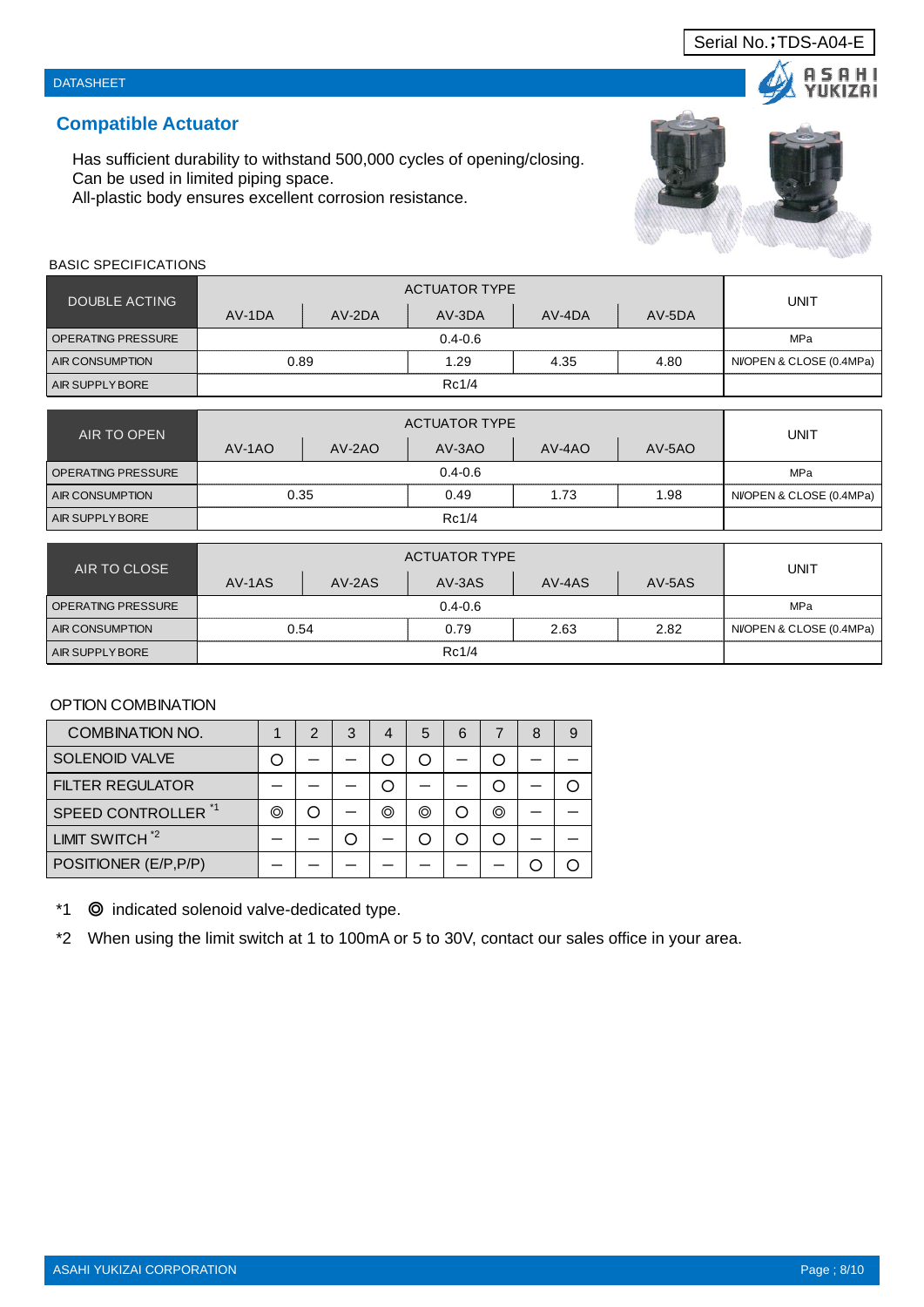| <b>DATASHEET</b>                          |                     |                                                                                                                             |
|-------------------------------------------|---------------------|-----------------------------------------------------------------------------------------------------------------------------|
| <b>OPTION LIST</b>                        | <b>MANUFACTURER</b> | <b>BASIC SPECIFICATIONS</b>                                                                                                 |
| SOLENOID VALVE NAMUR                      | <b>KONAN</b>        | · WATER PROOF, EXPLOSION PROOF                                                                                              |
|                                           |                     | • POWER SOURCE AC100V, AC110V, AC200V, AC220V, DC24V                                                                        |
| <b>FILTER REGULATOR</b>                   | <b>KONAN</b>        |                                                                                                                             |
| <b>SPEED CONTROLLER</b>                   | <b>KONAN</b>        | Since a solenoid valve has a built-in exhaust valve, when a solenoid<br>valve is mounted, no speed controller is necessary. |
| <b>BYPASS VALVE</b><br>(SPEED CONTROLLER) | <b>KONAN</b>        |                                                                                                                             |
| <b>LIMIT SWITCH BOX</b>                   | Rotech              | $\cdot$ WATER PROOF                                                                                                         |
| <b>LIMIT SWITCH</b>                       | <b>AZBIL</b>        | • WATER PROOF, EXPLOSION PROOF                                                                                              |
|                                           | (formerly YAMATAKE) | • OPEN: 1pc, CLOSE: 1pc, OPEN/CLOSE: 2pcs                                                                                   |
| <b>POSITIONER</b>                         | <b>YTC</b>          | . E/P: INPUT SIGNAL CURRENT DC 4-20 mA                                                                                      |
|                                           |                     | • P/P: INPUT SIGNAL AIR PRESSURE 0.02 - 0.1 MPa                                                                             |
| <b>MANUAL OVERRIDE</b>                    | ASAHI YUKIZAI       |                                                                                                                             |
| <b>FULL OPENING ADJUSTMENT</b>            | IASAHI YUKIZAI      |                                                                                                                             |

## **Cv value for each opening degree**



FULL-OPEN Cv VALUE

| mm                           | 15  | 20  | 25 | 32   | 40   | 50 |
|------------------------------|-----|-----|----|------|------|----|
| inch                         | 1/2 | 3/4 |    | 11/4 | 11/2 |    |
| <b>FULL-OPEN</b><br>Cv VALUE | 4.8 | 7.2 | 10 | 11   | 26   | 48 |

## **Product weight**

|                 |     |                      | TRUE UNION TYPE AI   AUTOMATIC PNEUMATIC TYPE AI ] |           |                           |       |       |                           |             |       |                 |              |             |       |       |     | Unit: ka    |
|-----------------|-----|----------------------|----------------------------------------------------|-----------|---------------------------|-------|-------|---------------------------|-------------|-------|-----------------|--------------|-------------|-------|-------|-----|-------------|
| inch            |     | <b>DOUBLE ACTING</b> |                                                    |           | AIR TO OPEN (0.7MPa TYPE) |       |       | AIR TO OPEN (1.0MPa TYPE) |             |       |                 | AIR TO CLOSE |             |       |       |     |             |
| mm              |     | U-PVC                | C-PVC                                              | <b>PP</b> | <b>PVDF</b>               | U-PVC | C-PVC | PP                        | <b>PVDF</b> | U-PVC | C-PVC           | PP           | <b>PVDF</b> | U-PVC | C-PVC | PP  | <b>PVDF</b> |
| 15 <sup>1</sup> | 1/2 | 0.9                  | 0.9                                                | 0.8       | 0.9                       | 1.1   | 1.1   | 0.9                       | 1.1         |       | $\overline{2}$  | 1.0          | 1.2         | 1.0   | 1.0   | 0.9 | 1.0         |
| 20 <sup>1</sup> | 3/4 | 1.1                  | 1.2                                                | 1.0       | 1.2                       | l .3  | 4. ا  | 1.2                       | 1.4         | 1.4   | $\overline{.4}$ | 1.2          | 1.4         | 1.2   | 3. ا  | 1.1 | 1.3         |
| 25 <sup>1</sup> |     | 1.4                  | 1.4                                                | 1.2       | 1.5                       | .6    | 1.7   | 5.،                       | 1.7         | 7     | 1.7             | 1.5          | 1.8         | 1.4   | 1.5   | 1.3 | 1.6         |
| 32 <sub>l</sub> | 1/4 | 1.6                  | 1.7                                                | 1.4       | 1.8                       | .8    | .9    | 1.6                       | 2.0         | i.9   | 2.0             | 1.7          | 2.0         | 1.7   | . 8   | 1.5 | 1.8         |
| 40              | 1/2 | 3.7                  | 3.8                                                | 3.4       | 3.9                       | 4.6   | 4.7   | 4.3                       | 4.8         | 4.7   | 4.9             | 4.4          | 4.9         | 4.1   | 4.3   | 3.8 | 4.4         |
| 50 <sub>l</sub> |     | 4.5                  | 4.6                                                | 3.9       | 4.7                       | 5.4   | 5.5   | 4.8                       | 5.6         | 6.4   | 6.5             | 5.8          | 6.6         | 5.0   | 5.0   | 4.3 | 5.1         |